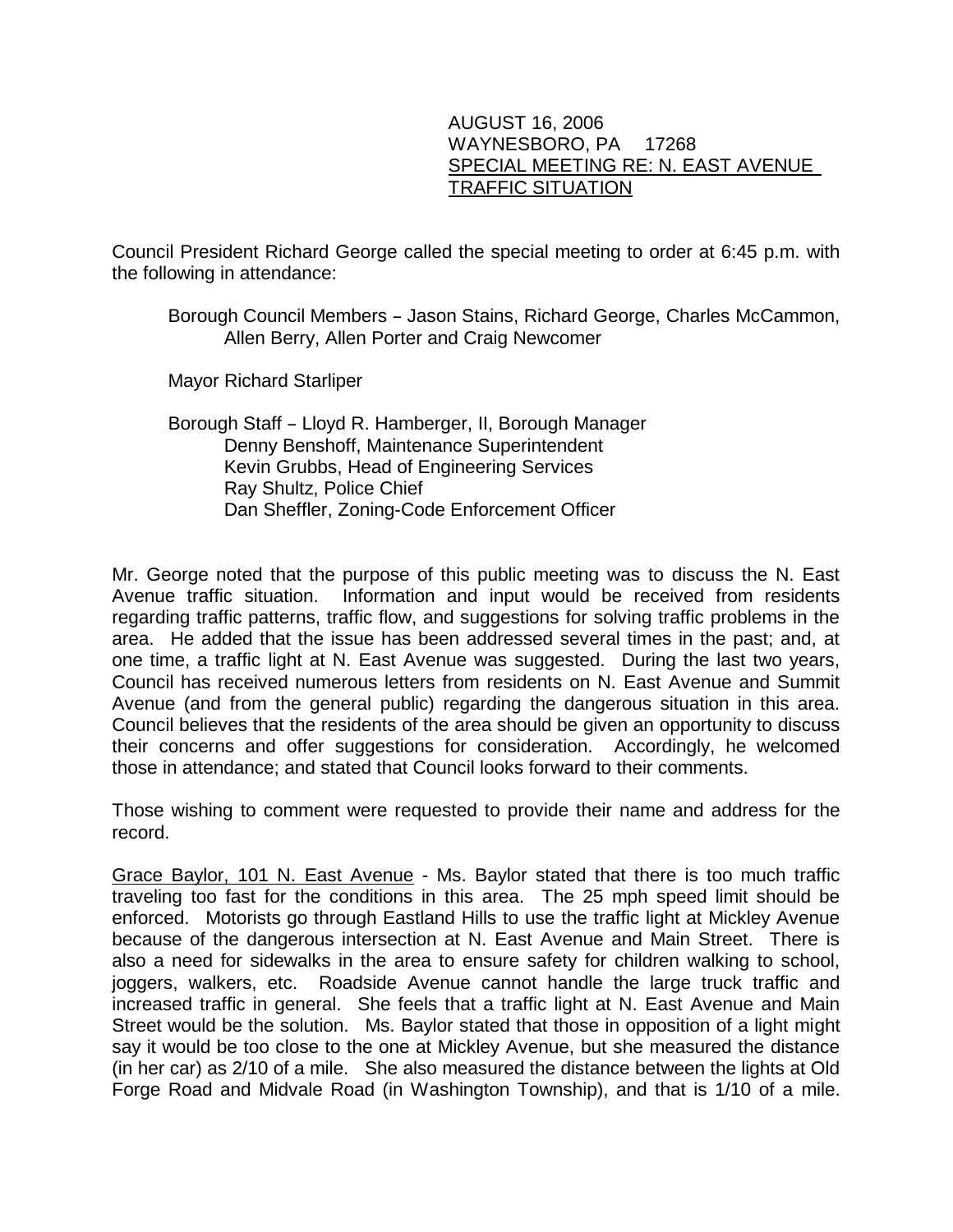She feels that a traffic light would help to slow the traffic down.

Doug McCullough, 826 Summit Avenue - Mr. McCullough stated that he is in agreement with Grace Baylor's comments. The suggestion of making N. East Avenue one-way would only make it more of a "racetrack", and therefore would not be a viable solution. He added that it is dangerous making a left turn onto Main Street, as well as turning from Main Street onto N. East Avenue. He is hopeful that Council will re-examine the situation and reconsider the possibility of installing a traffic light. Traffic continues to grow, and there is more traffic now than when a traffic light was previously suggested. Mr. McCullough noted that the turning lanes painted on the roadway were "a good idea of paper", but they don't necessarily work. A pedestrian crossing is also needed on Main Street, as there are no crosswalks from the hospital to the traffic light at Mickley Avenue.

Theona Eles, 705 E. Main Street - Ms. Eles lives across from Kmart, and agreed that it is almost impossible to use her driveway (which exits onto Main Street) and/or walk across to the mall. She feels that a traffic light would be a good idea for this location.

Ann Markell, 210 Roadside Avenue - Ms. Markell agreed with the statements made by her neighbors. Traffic on Roadside Avenue has become heavier and faster, and the truck traffic (in particular) has increased tremendously. She mentioned the use of "jake brakes" during the late-night hours, which is very loud. It is difficult to back out of her driveway, as well as cross the street. She doesn't feel that making Roadside Avenue one-way north would help, but a traffic light at N. East Avenue might be the best solution. Speed enforcement and a truck traffic restriction could also prove to be beneficial.

Barbara Duncan, 110 N. East Avenue - Ms. Duncan stated that there have been numerous accidents on Roadside Avenue, as well as N. East Avenue, due to excessive speed. She feels that a traffic light at N. East Avenue and Main Street would slow down traffic (somewhat) and make the area safer.

Vicki Zeigenfus, 135 N. East Avenue - Ms. Zeigenfus voiced concern that her property value will decrease if N. East Avenue is made one-way.

Don Hannas, 707 E. Main Street - Mr. Hannas stated that traffic at the intersection of E. Main Street and N. East Avenue is "brutal". Many cars stopping to turn onto N. East Avenue have almost been rear-ended. A crosswalk is needed for the children traveling to/from school and to cross Main Street to the mall. Speed of the traffic is also a serious issue.

President George recapped the residents' concern regarding speed, the need for crosswalks, and a traffic light at the intersection of N. East Avenue and Main Street. Even though it does not seem to be their primary concern, he asked for residents' reactions to the possibility of prohibiting left turns off N. East Avenue (as it is difficult to see traffic coming from the east on Main Street). If a traffic light were installed, perhaps